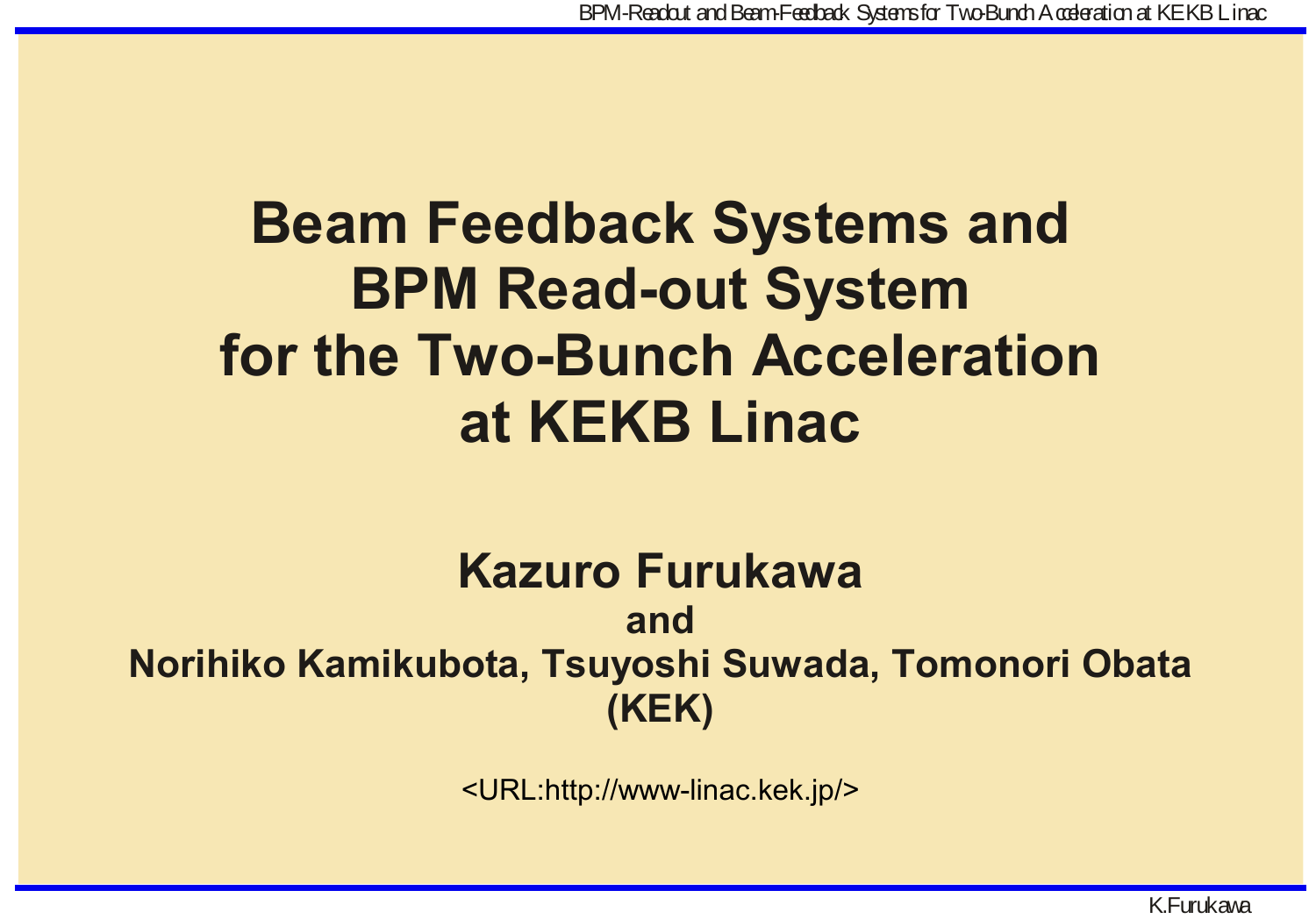## Introduction

◆ Experiment Efficiency of CP Violation Study at KEKB Electron / Positron Collider —> Now Electron 780mA, Positron 1200mA 2.6A Positron will be Stored —> Especially Quality and Quantity of Positron is Important

◆ Linac : 8GeV e<sup>-</sup> 1.28nC / 3.5GeV e<sup>+</sup> 0.64nC 50pps

◆ Multi-Bunch Acceleration at Linac  $\rightarrow$  Integer Relation 2856MHz : 508MHz = 275 : 49 in rf System Common Frequency 10.38MHz = 96.29ns (Bunch Separation) —> Only 2 Bunch Possible

◆ Stable 2 bunch Acceleration —> Longitudinal and Transverse Wakefield Effects Should be Managed

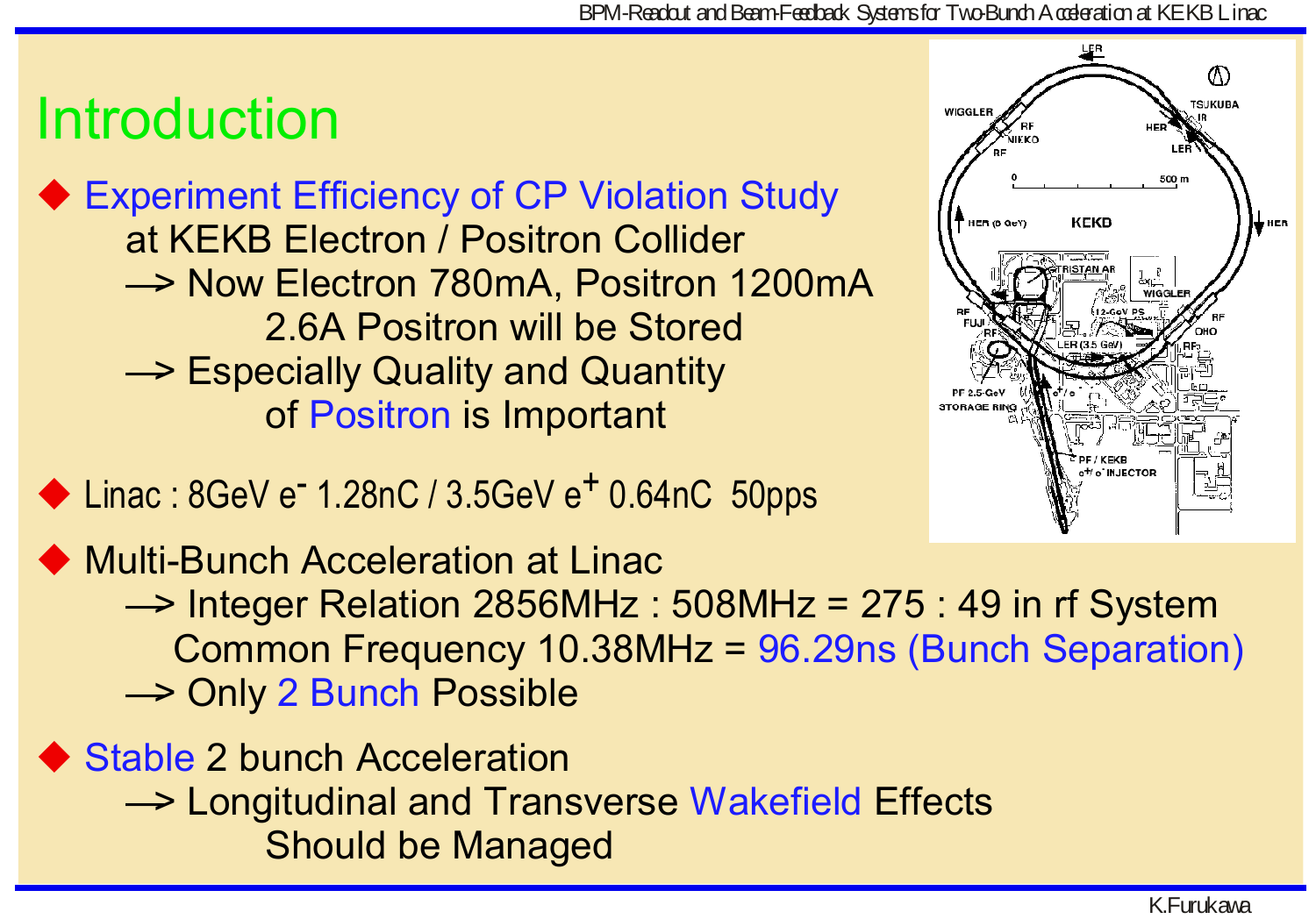#### ◆ Upgrade of Beam Instrumentation —> Should Observe Both 2 Bunches Simultaneously —> Should not Lose Accuracy for 2 Bunches Separated 96ns

#### ◆ Wire Scanner

—> Split the Signal and Read ADC with the Separate Gate

—> Possible to Measure the Emittance of Each Bunch

#### $\blacklozenge$  Streak Camera

- —> Observe with Separate Timing
- —> Possible to Measure the Longitudinal Bunch Structure

◆ Beam Position Monitor (BPM) —> Necessary to Read-out 90 Stripline-type BPMs —> Need to Process Two Signals Separated 96 ns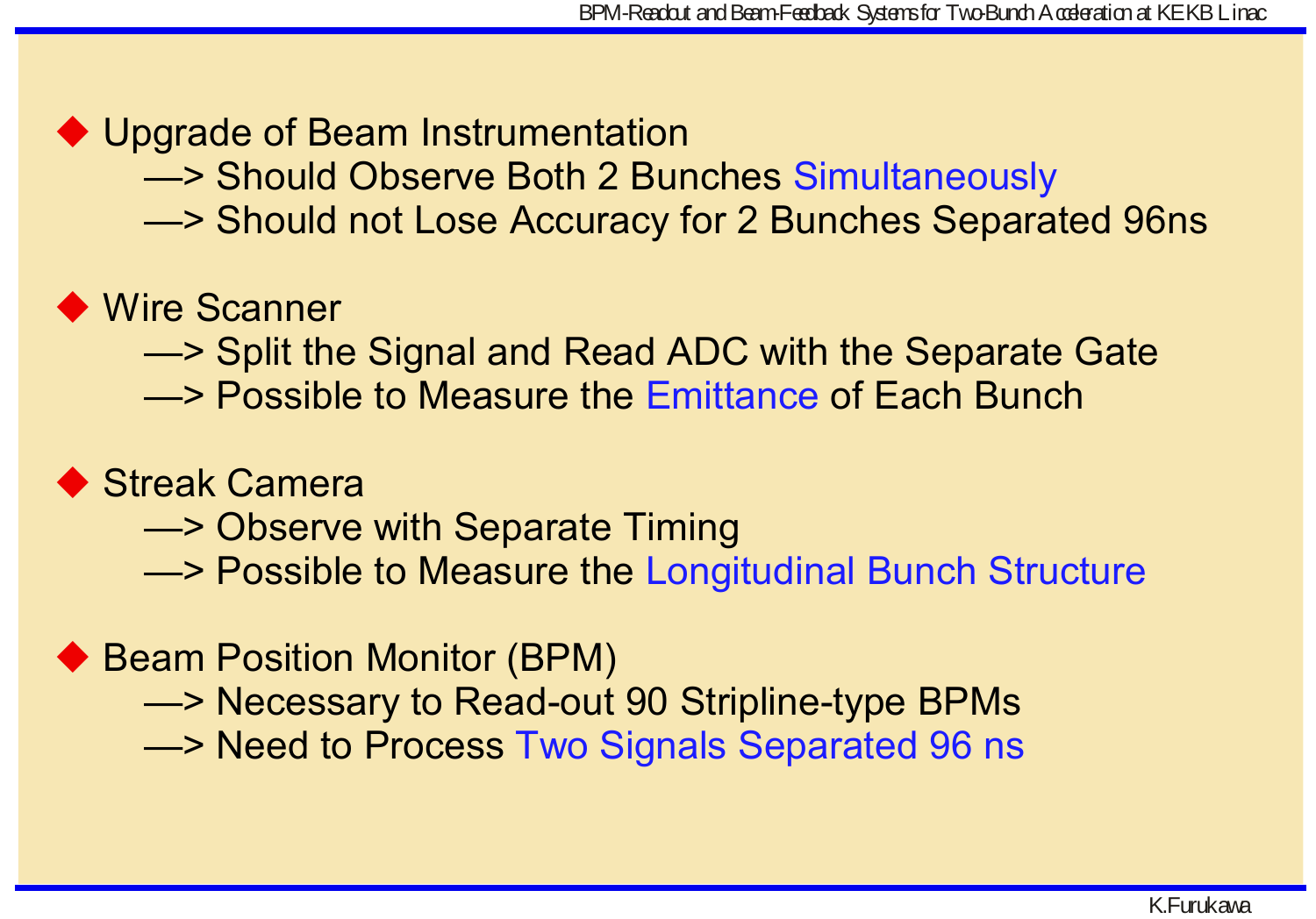# Read-out System of BPMs

◆ 18 Measurement Stations along the 600-m Linac Connected with 4 - 10 BPMs (90 in Total)

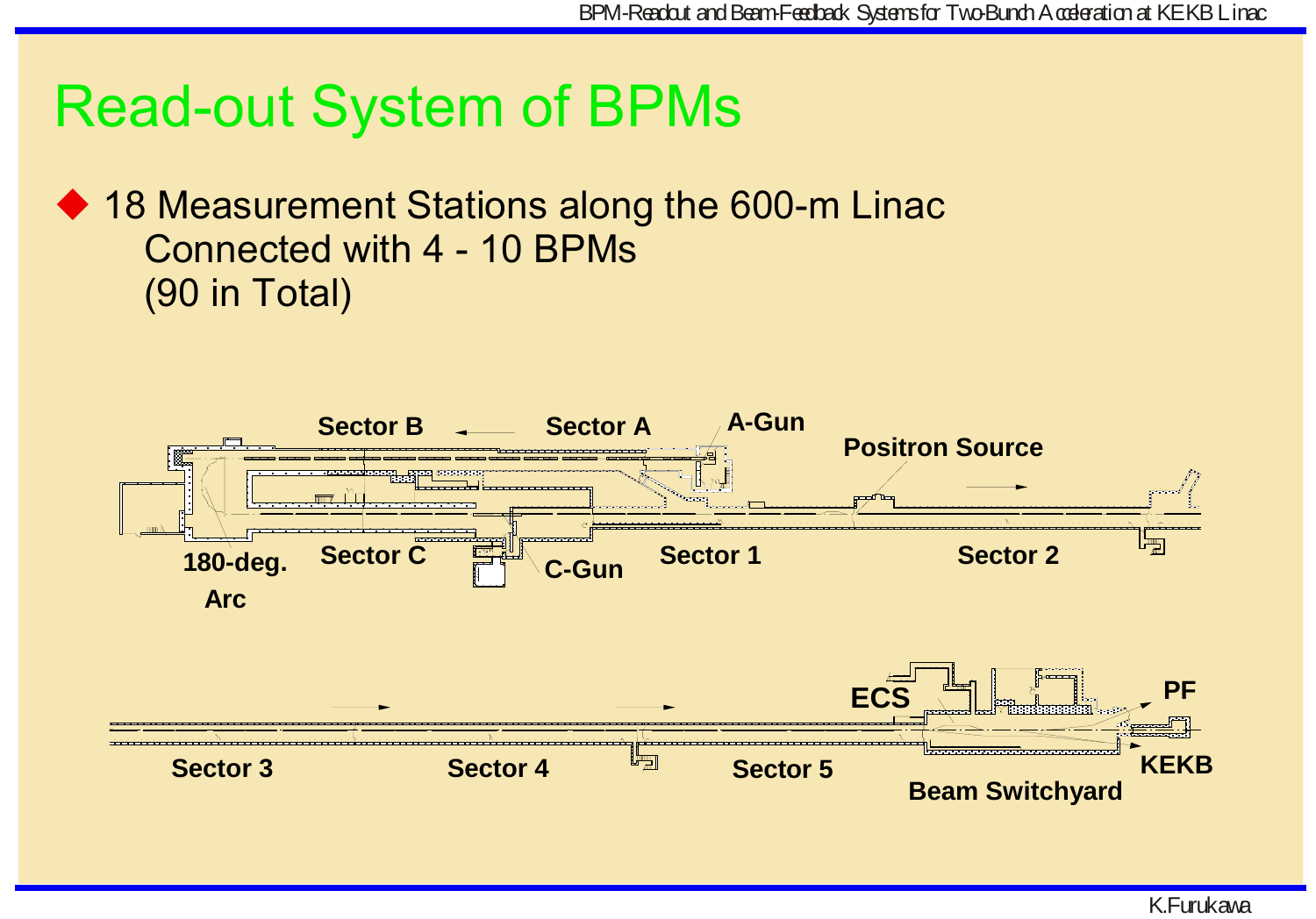- ◆ Signal Processing —> Avoid Overlap with Delay-lines —> Overlay with Combiner —> Waveform Digitization with Oscilloscope (2ch 5Gs/s)
- ◆ Timing Trigger —> Beam Synchronized Trigger along the Linac by 571MHz rf
- ◆ Pre-process with VME Computer —> Adjust Dynamic Range According to Beam Mode (Sometimes x1 -> x30) —> Read thru GPIB —> Locate and Process Each Signal in the Waveform

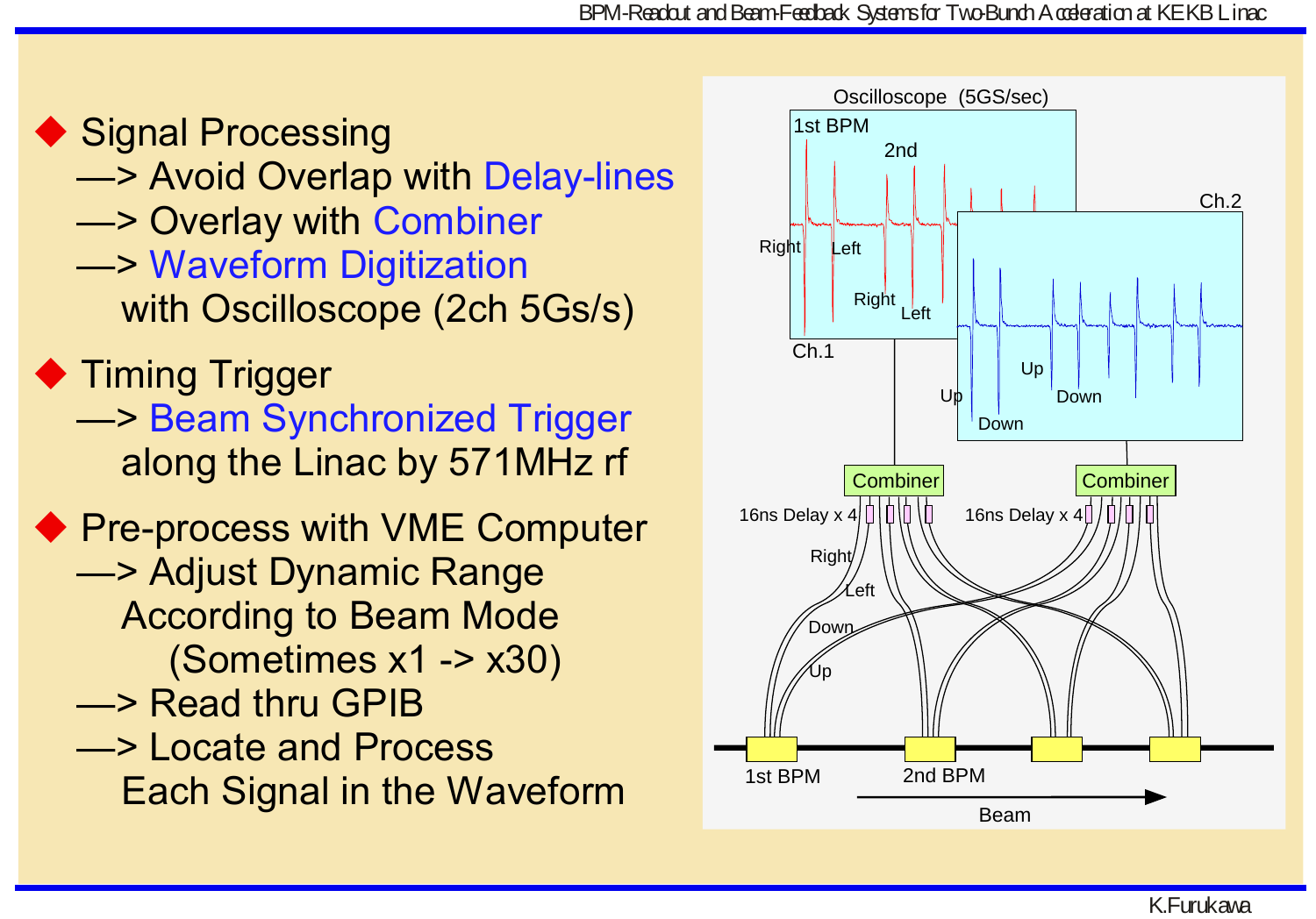## Improvement for 2-Bunch Acceleration

◆ Acquire 2 Beam-bunch Information in One rf Pulse —> Difficult with Dedicated Electronics (Challenging Issue for Next 50Hz Read-out System) —> Easier with Oscilloscope Waveform becomes Shifting and Overlapping by 96ns ◆ Overlap of Signals Each Signal is 5ns in Full-width, 1ns Peak-to-peak —> Pack Signals down to 8ns Sometimes Add Delay Lines

◆ Read Resultant Non-overlapping Signals thru Oscilloscope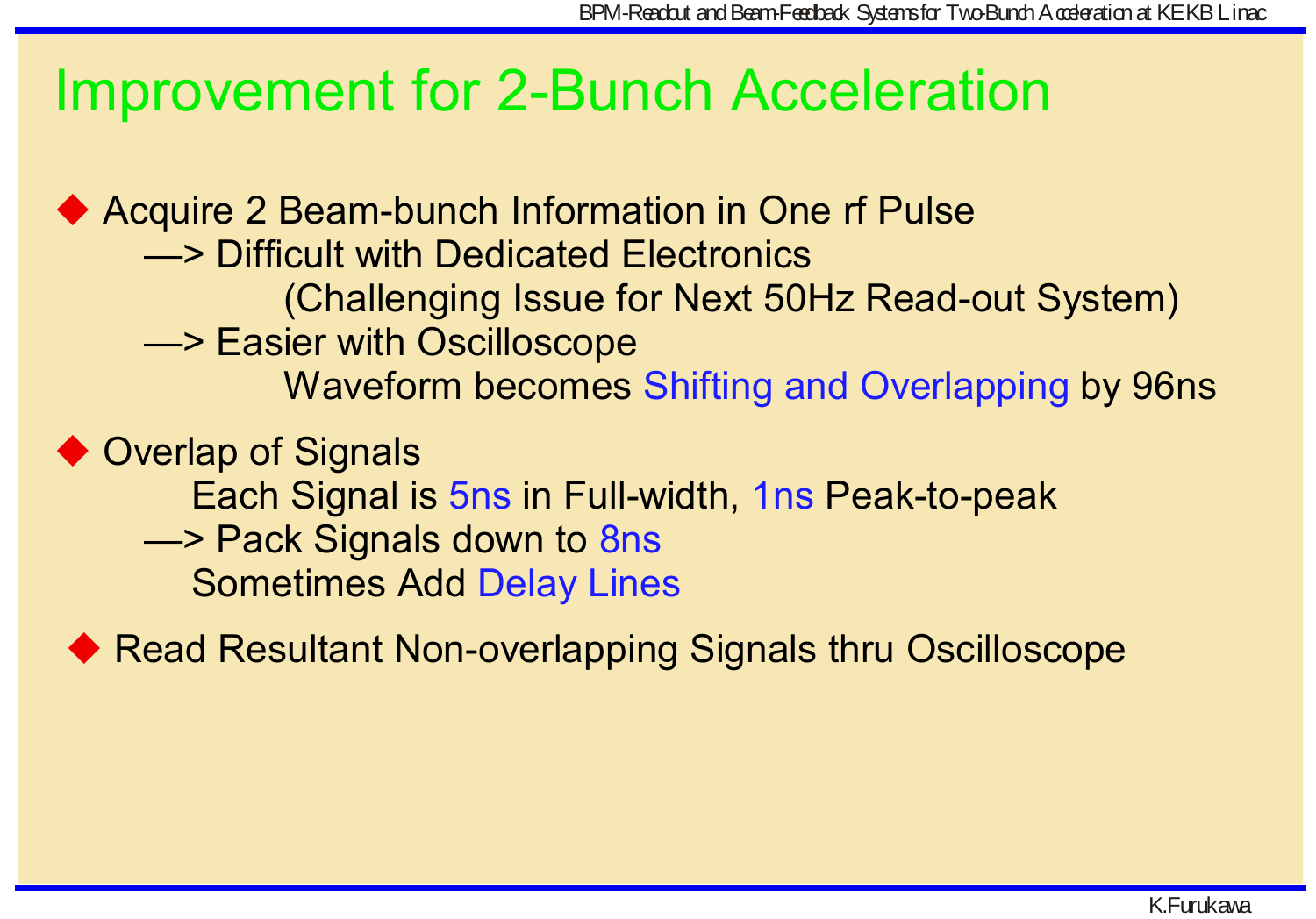◆ Apply Calibration Information Mapping Function of 3rd Order Polynomial (BPM) Attenuation Factors of Cables and Oscilloscope Position Offsets by Beam-based Alignment Database was Expanded

◆ Server Computers

—> Read all Measurement Station thru Network

—> Collect 2-Bunch Data of all 90 BPMs in One Shot, Every Second Commands were Added

◆ Many Piece of Operation Software —> Many Beam Feedback Loops and Orbit Displays, etc. —> Read Once in 1 - 5 Second from Server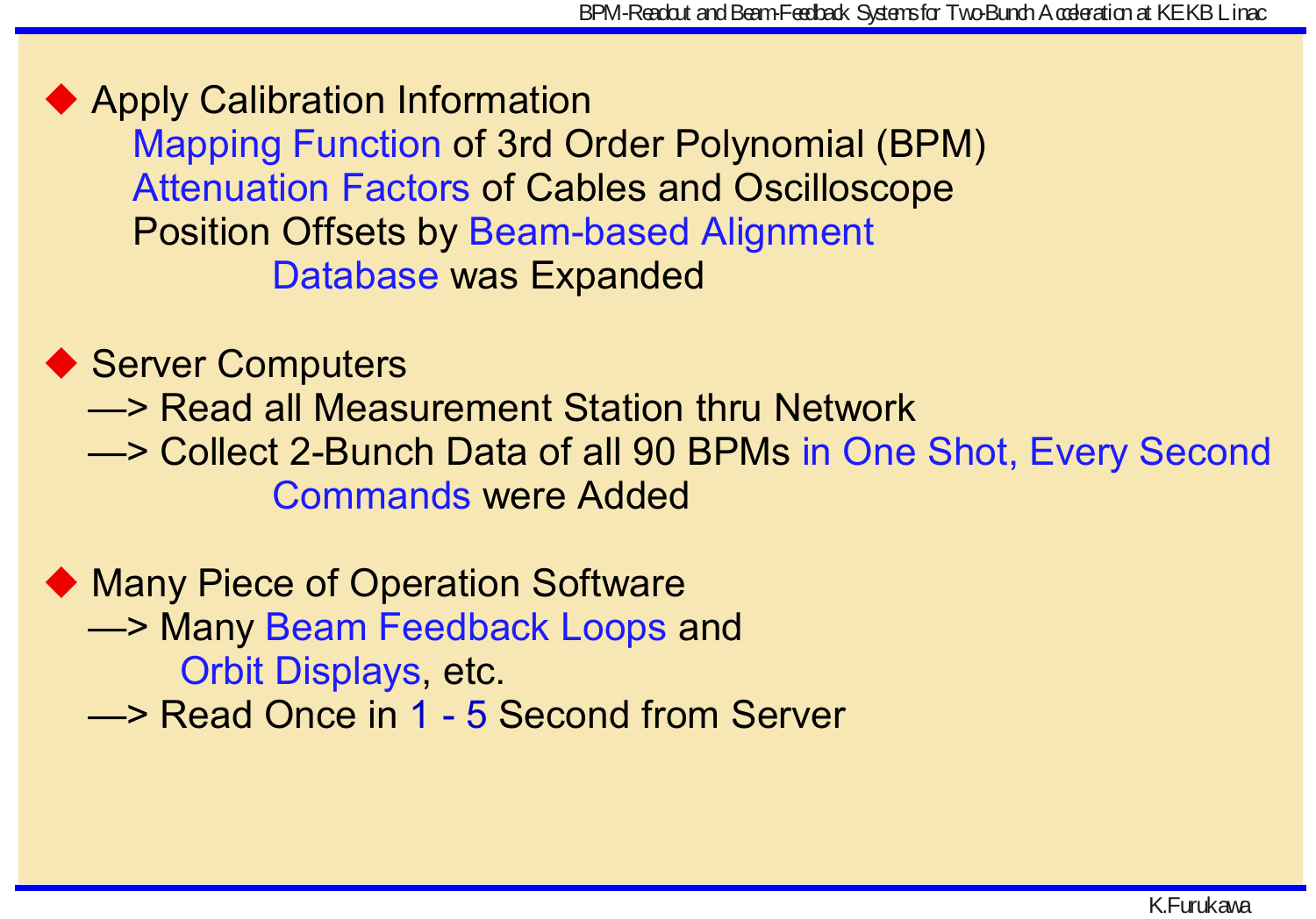## Example Operation Software

◆ Many Software Panels are Used in Beam Study and Operation

**Energy Measurement at Buncher Exit** Electron Energy Measured Changing a Steering Magnet After Adjusting Gun Timing First Bunch: 15.5MeV Second Bunch: 15.8MeV Almost Equal, Good Reproducibility



Energy at A1 B8:15.784086844082665 MeV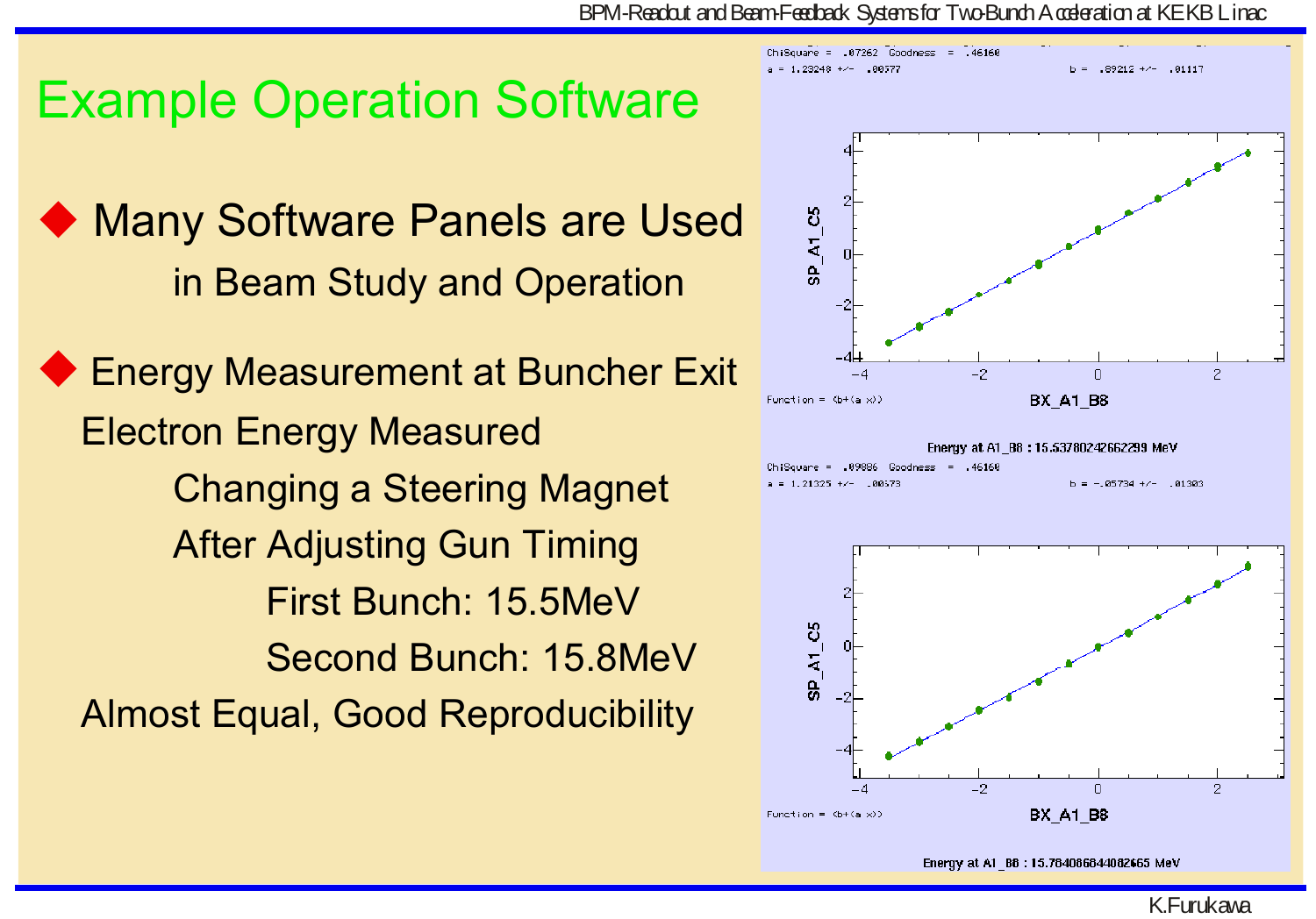

K.Furukawa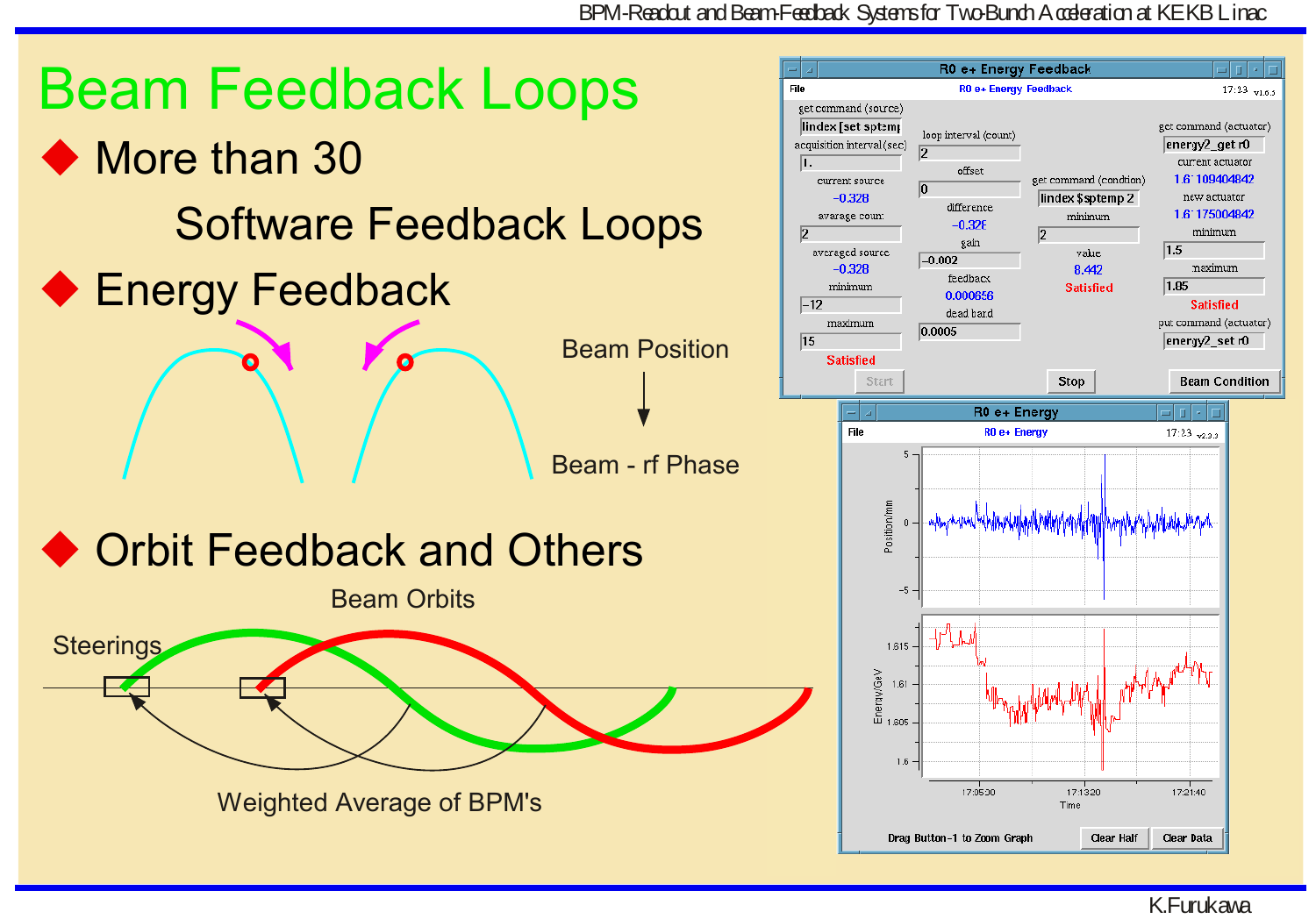# 1st and 2nd Bunch Energy Two-Bunch Acceleration

- ◆ Loading Evaluation Comparing Beams of 8nC & 0.8nC
- $\blacktriangleright$  Relation between Energy vs. rf Timing



K.Furukawa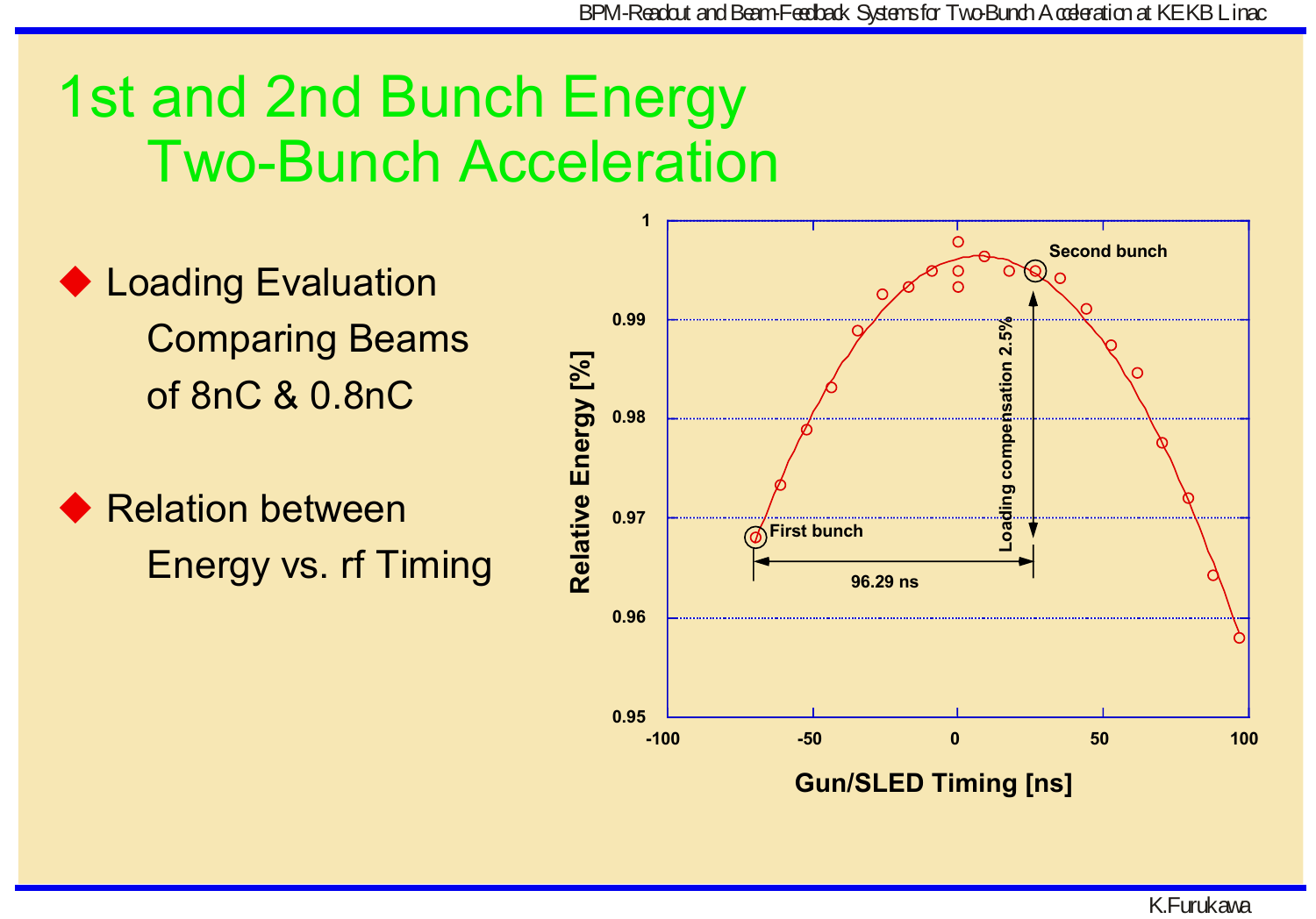# New Feedback for Energy Equalization

◆ Need to Equalize Beam Characteristics of Two Bunches Suppress Difference of Beam Characteristics from Wakefields

## ◆ Energy Difference from Longitudinal Wakefields

Change Energy Gain by rf Timing of SLED (Energy Doubler) **BPM BPM BPM** 

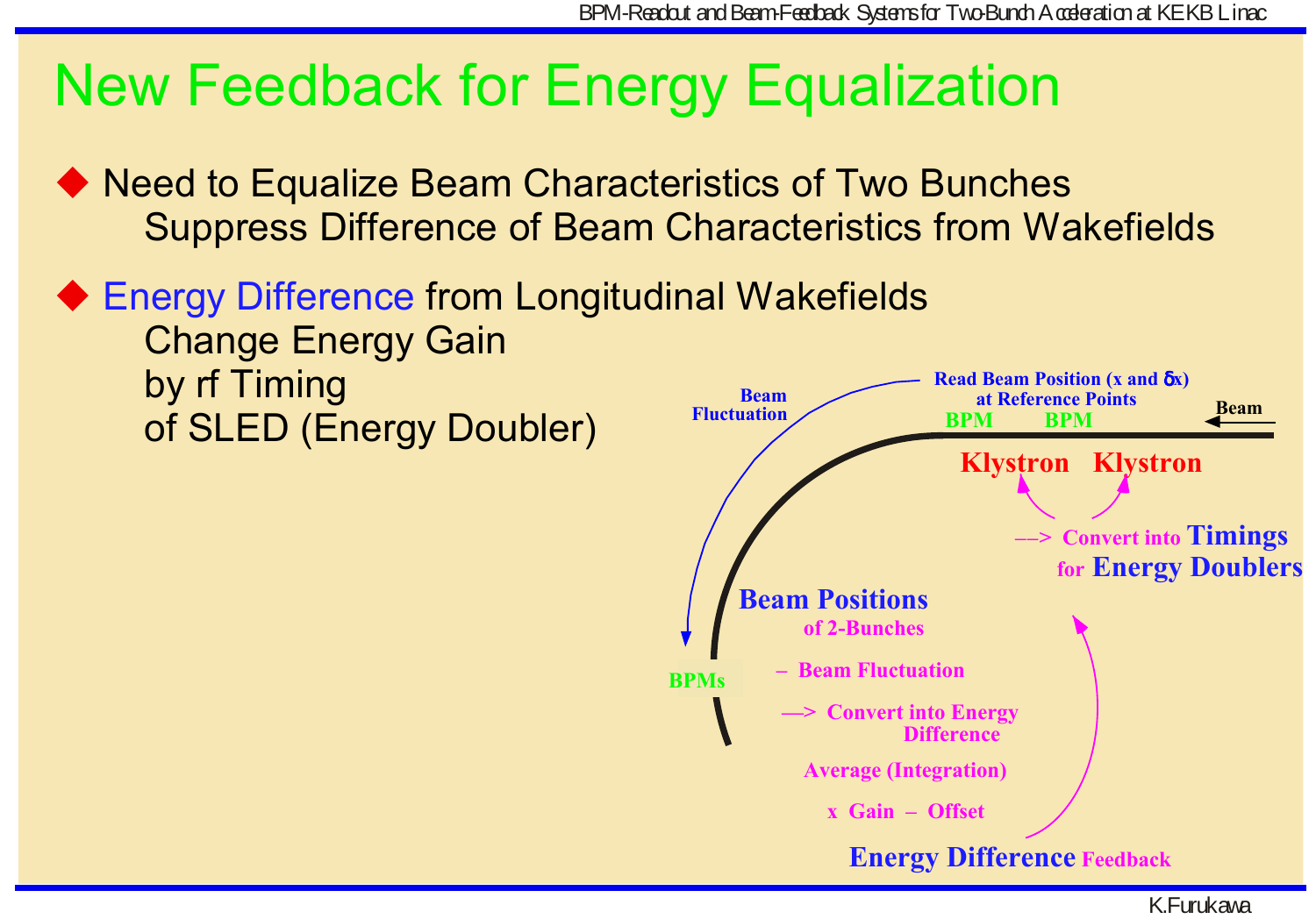## Successful Acceleration of 2 Bunches (Blue and Green)



K.Furukawa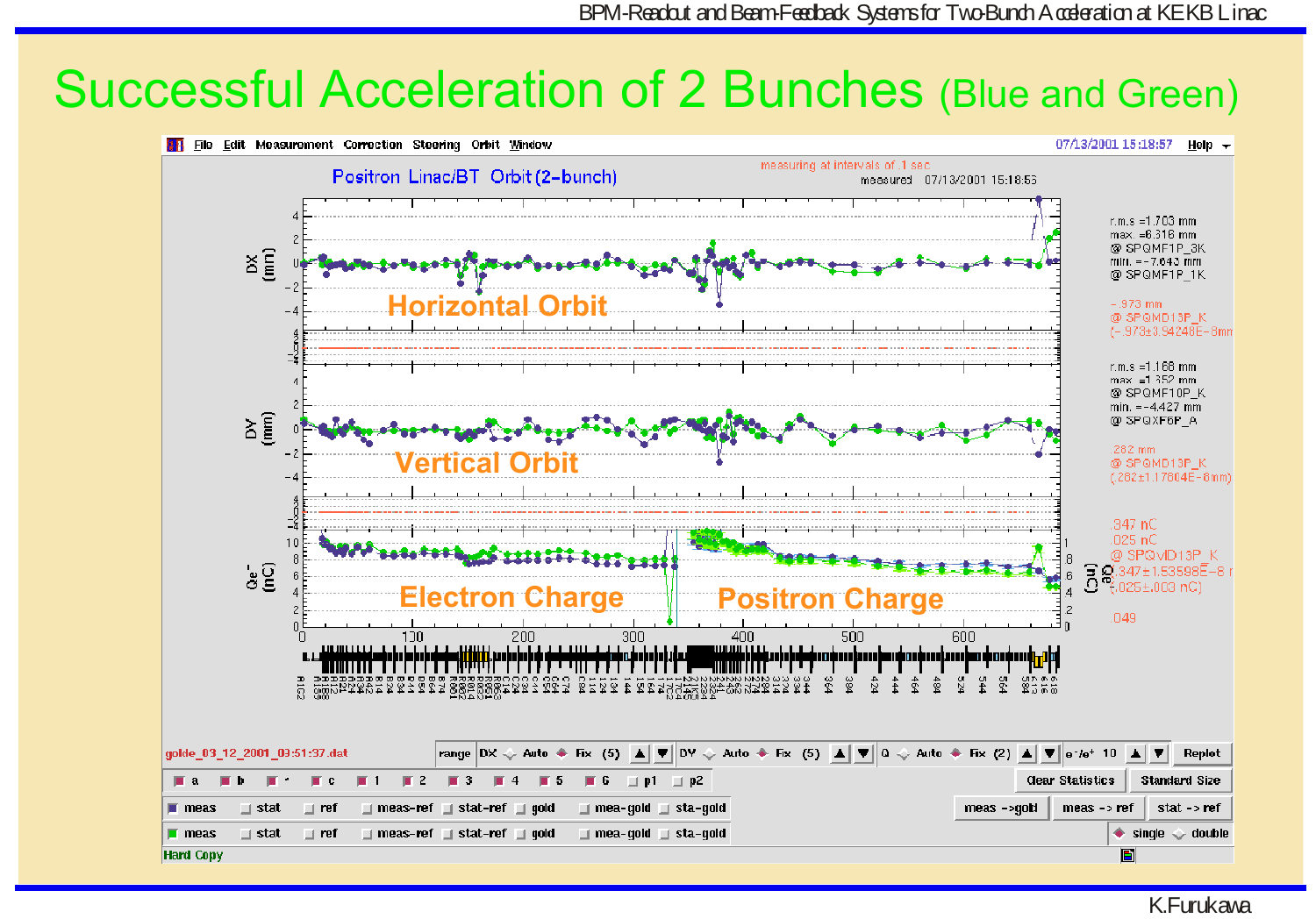# **Conclusion**

- ◆ For 2-bunch Operation of KEKB Injector Linac Built 2-Bunch Simultaneous Read-out System of 90 Beam Position Monitors
- ◆ Indispensable to Understand Differences of Beam Characteristics of 2 Bunches
- ◆ Many Operation Software Panels Have Been Built
- ◆ Beam Feedback Systems Extended Orbit / Energy Stabilization Installed New Energy Equalization Essential for Beam Operation

◆ Now Carrying Beam Study for Injection into KEKB Ring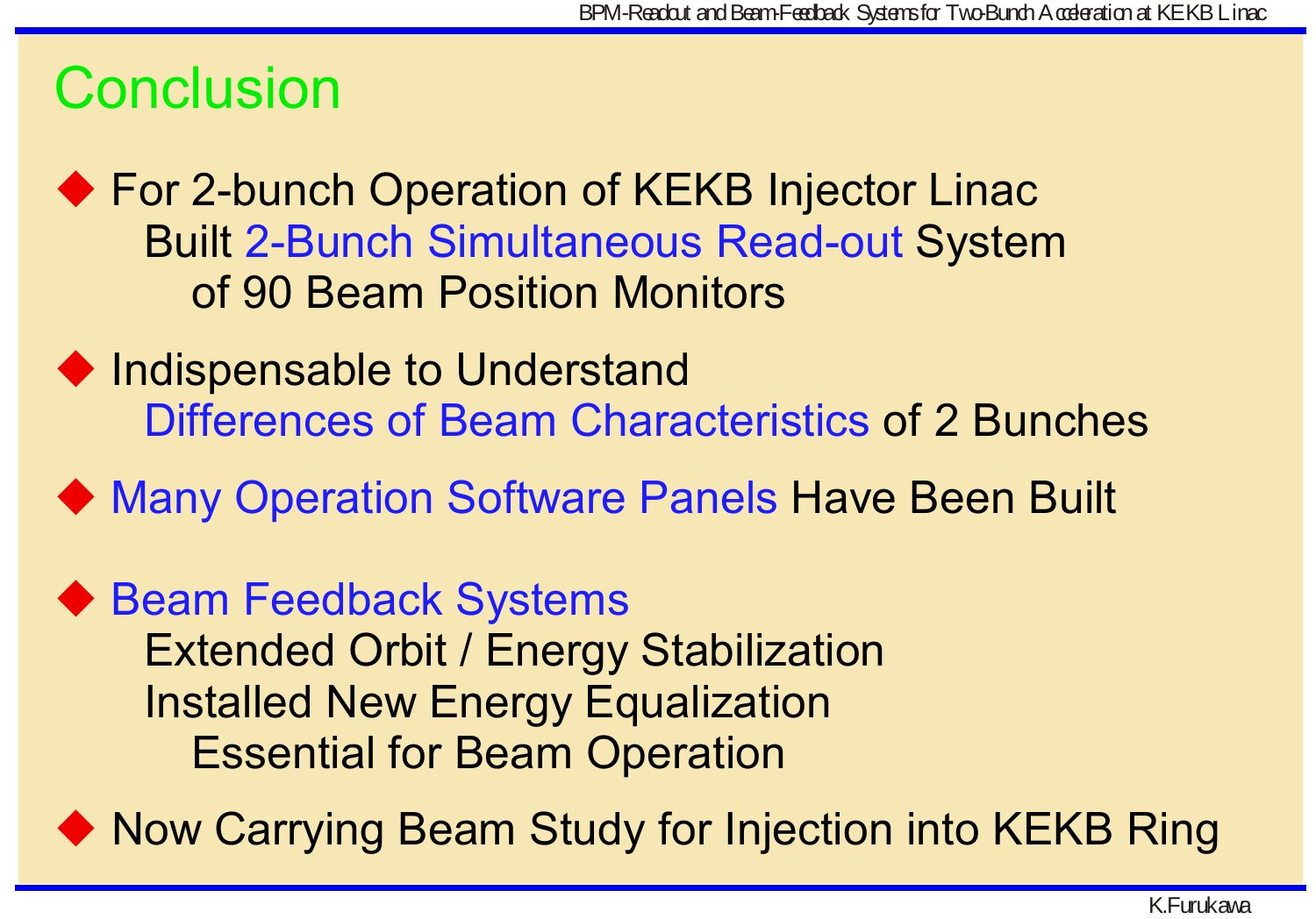Thank you ...

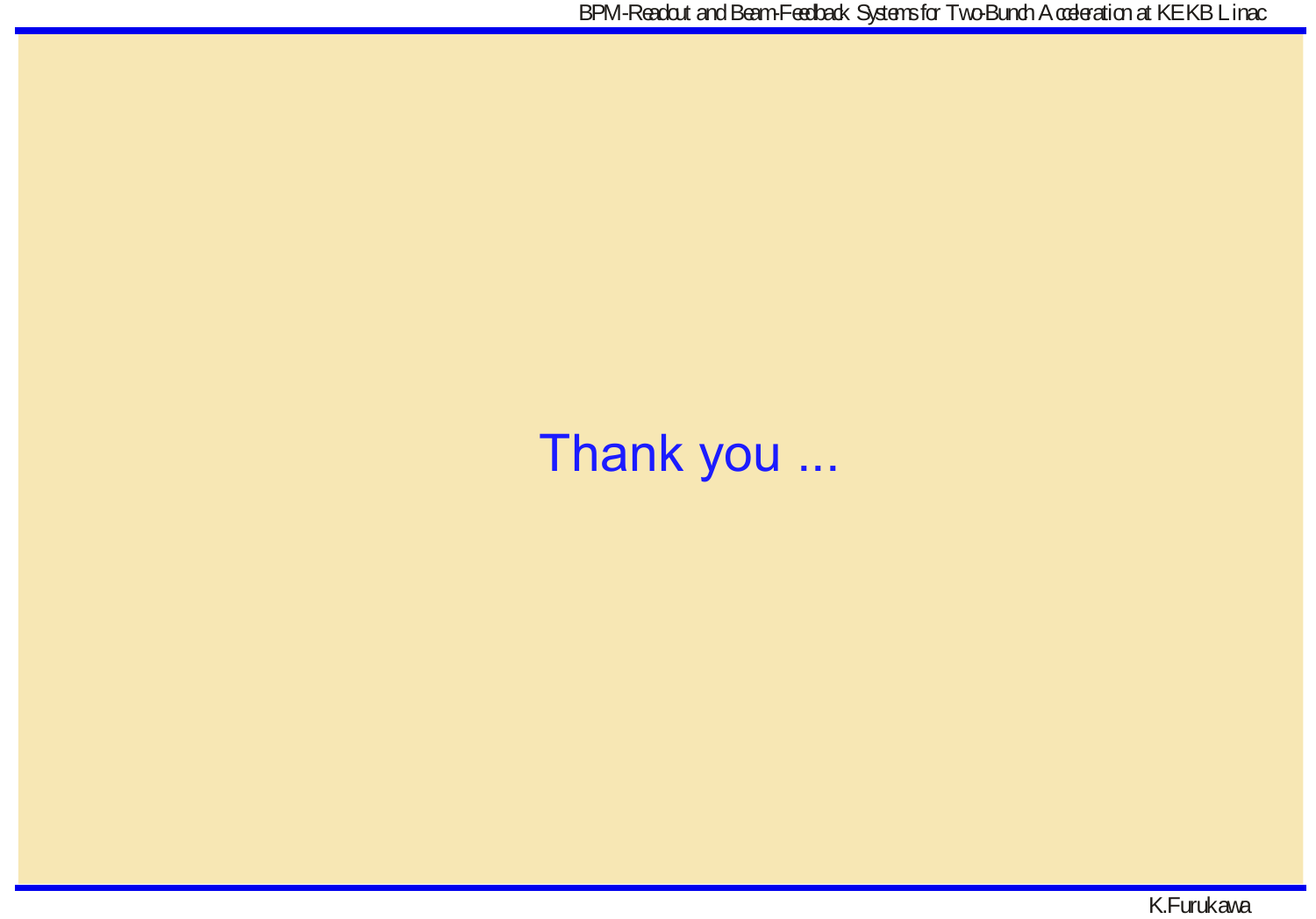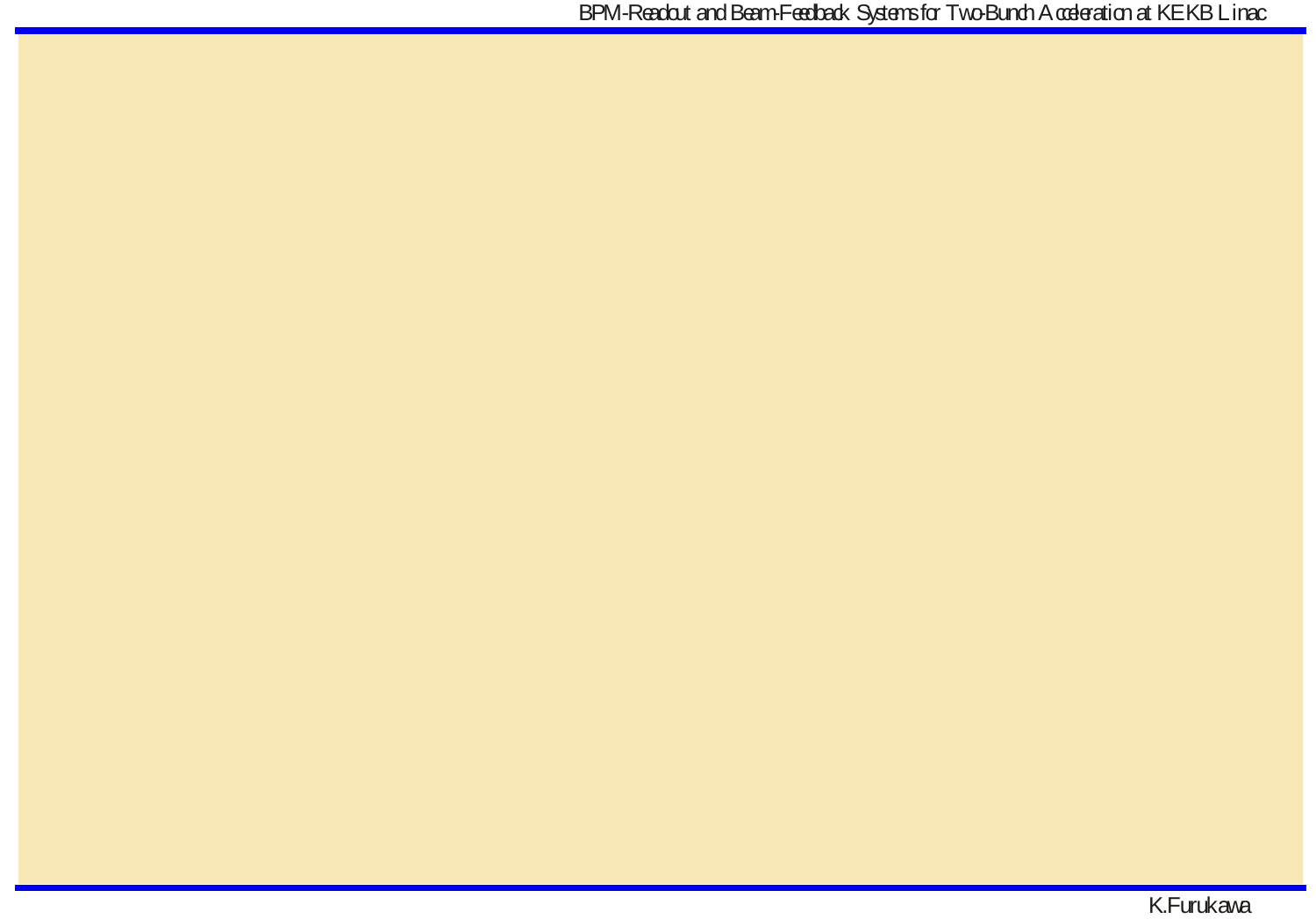# Design Beam and Achieved Performance

|                        |                                            |                 | 8-GeV electron |                |                | 3.5-GeV positron |  |
|------------------------|--------------------------------------------|-----------------|----------------|----------------|----------------|------------------|--|
|                        |                                            |                 | Goal           | Achieved       | Goal           | Achieved         |  |
| $(1)$ Gun              | Energy                                     | keV             | 200            | 200            | 200            | 200              |  |
|                        | Intensity                                  | nC/pulse        | 1.5            | $\overline{2}$ | 13             | 14               |  |
|                        | Pulse width                                | ns              | $\overline{2}$ | 1.8            | $\overline{2}$ | 2.8              |  |
| (2) Buncher            | Energy                                     | <b>MeV</b>      | 16             | 16             | 15             | 15               |  |
|                        | Energy spread $(\sigma)$                   | <b>MeV</b>      |                |                | $\overline{2}$ | $\overline{2}$   |  |
|                        | Intensity                                  | $nC$ /pulse     | 1.4            | 1.9            | $>10$          | 11               |  |
|                        | Efficiency                                 |                 |                | 95%            |                | 90%              |  |
|                        | Emittance $\gamma \beta \epsilon (\sigma)$ | mm              | 0.06           | 0.04           | 0.06           | 0.08             |  |
|                        | <b>Bunch width</b>                         | ps              | 5              | 6              | 16             | 10               |  |
| $(3)$ Arc              | Energy                                     | GeV             | 1.5            | 1.7            | 1.5            | 1.7              |  |
|                        | Energy spread $(\sigma)$                   | MeV             | 0.6%           | 0.29%          | 0.6%           | 0.38%            |  |
|                        | Jitters (p-p)                              |                 |                |                |                | 0.1%             |  |
|                        | Drift (with feedback)                      |                 |                |                | $< 0.2\%/h$    |                  |  |
|                        | Emittance $\gamma \beta \epsilon (\sigma)$ | mm              |                | 0.17           |                | 1.7              |  |
|                        | Transmission                               |                 |                | 100%           | $>95\%$        | 100%             |  |
| $(4)$ e+ target        | Energy                                     | GeV             |                |                | 3.7            | 3.7              |  |
|                        | Intensity                                  | nC/pulse        |                |                | $>10$          | 10               |  |
|                        | Transmission                               |                 |                |                |                | 96%              |  |
| $(5)$ e+ Solenoid exit | Intensity                                  | nC/pulse        |                |                |                | 2.4              |  |
|                        | Specific yield                             | $e$ +/ $e$ -GeV |                |                |                | 6.8%             |  |
| $(6)$ Linac end        | Energy                                     | GeV             | 8              | >8             | 3.5            | >3.5             |  |
|                        | Energy spread $(\sigma)$                   | <b>MeV</b>      | 0.15%          | 0.05%          | 0.125%         | 0.15%            |  |
|                        | Intensity                                  | $nC$ /pulse     | 1.28           | >1.28          | >0.64          | 0.82             |  |
|                        | Specific yield                             | $e$ +/ $e$ -GeV |                |                |                | 2.3%             |  |
|                        | Transmission                               |                 |                | $>80\%$        |                |                  |  |
|                        | Emittance $\gamma \beta \epsilon (\sigma)$ | mm              | 0.25           | 0.31           | 1.5            | 1.4              |  |
|                        | <b>Pulse repetition</b>                    | pps             | 50             | 50             | 50             | 50               |  |